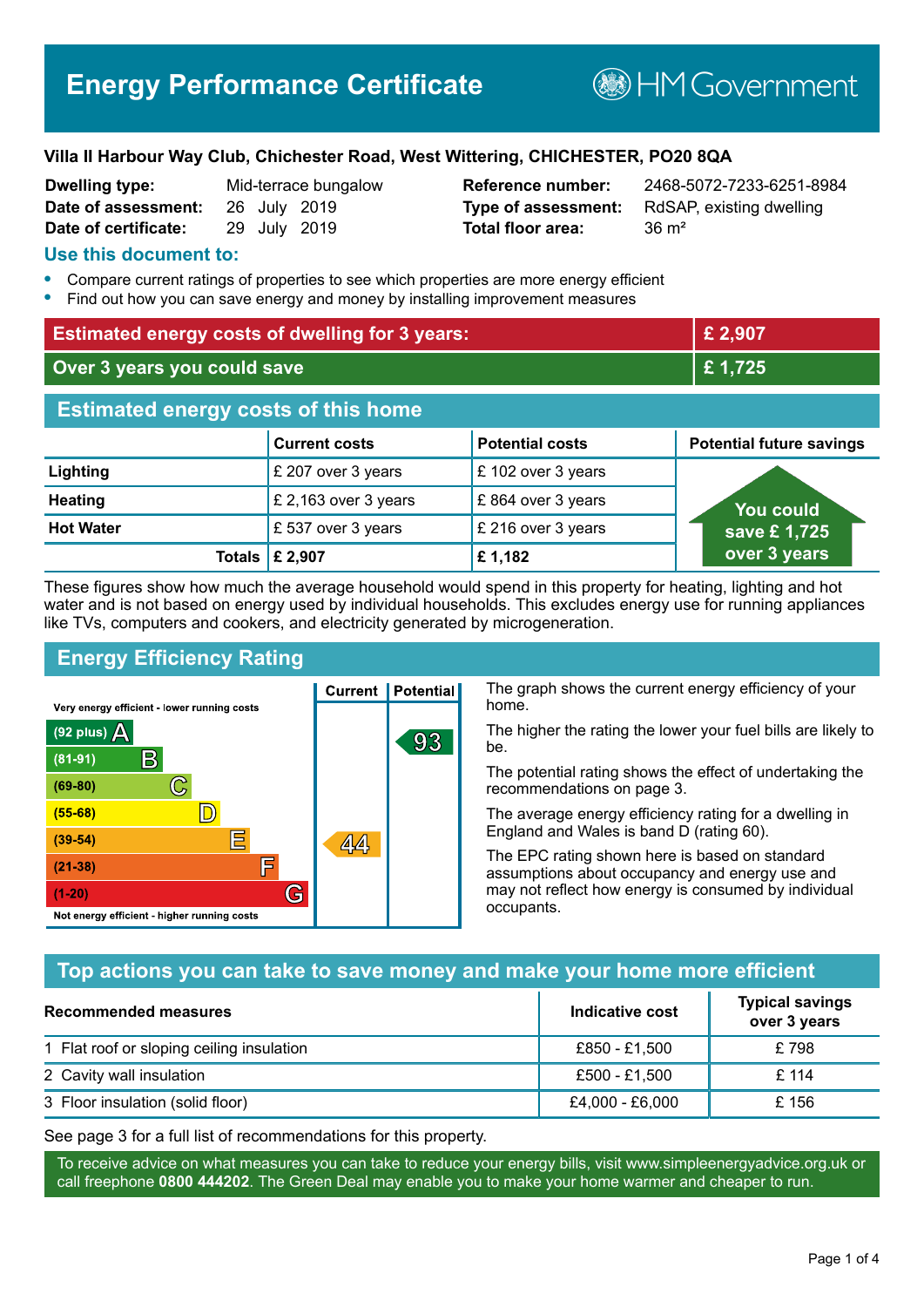Villa II Harbour Way Club, Chichester Road, West Wittering, CHICHESTER, PO20 8QA

#### 29 July 2019 RRN: 2468-5072-7233-6251-8984

**Energy Performance Certificate**

## **Summary of this home's energy performance related features**

| <b>Element</b>        | <b>Description</b>                              | <b>Energy Efficiency</b> |
|-----------------------|-------------------------------------------------|--------------------------|
| Walls                 | Cavity wall, as built, no insulation (assumed)  | ★★☆☆☆                    |
|                       | System built, as built, no insulation (assumed) | *****                    |
| Roof                  | Flat, limited insulation (assumed)              | $\star$ * * * *          |
| Floor                 | Solid, no insulation (assumed)                  |                          |
| Windows               | Fully double glazed                             | ★★★☆☆                    |
| Main heating          | Electric storage heaters                        | ★★★☆☆                    |
| Main heating controls | Manual charge control                           | ★★☆☆☆                    |
| Secondary heating     | Portable electric heaters (assumed)             |                          |
| Hot water             | Electric instantaneous at point of use          | ★☆☆☆☆                    |
| Lighting              | No low energy lighting                          | ★☆☆☆☆                    |

Current primary energy use per square metre of floor area: 712 kWh/m² per year

The assessment does not take into consideration the physical condition of any element. 'Assumed' means that the insulation could not be inspected and an assumption has been made in the methodology based on age and type of construction.

See addendum on the last page relating to items in the table above.

### **Low and zero carbon energy sources**

Low and zero carbon energy sources are sources of energy that release either very little or no carbon dioxide into the atmosphere when they are used. Installing these sources may help reduce energy bills as well as cutting carbon. There are none provided for this home.

# **Your home's heat demand**

For most homes, the vast majority of energy costs derive from heating the home. Where applicable, this table shows the energy that could be saved in this property by insulating the loft and walls, based on typical energy use (shown within brackets as it is a reduction in energy use).

| <b>Heat demand</b>           | <b>Existing dwelling</b> | Impact of loft<br>insulation | Impact of cavity<br>wall insulation | Impact of solid<br>wall insulation |
|------------------------------|--------------------------|------------------------------|-------------------------------------|------------------------------------|
| Space heating (kWh per year) | 7,083                    | N/A                          | (374)                               | N/A                                |
| Water heating (kWh per year) | 918                      |                              |                                     |                                    |

You could receive Renewable Heat Incentive (RHI) payments and help reduce carbon emissions by replacing your existing heating system with one that generates renewable heat, subject to meeting minimum energy efficiency requirements. The estimated energy required for space and water heating will form the basis of the payments. For more information, search for the domestic RHI on the www.gov.uk website.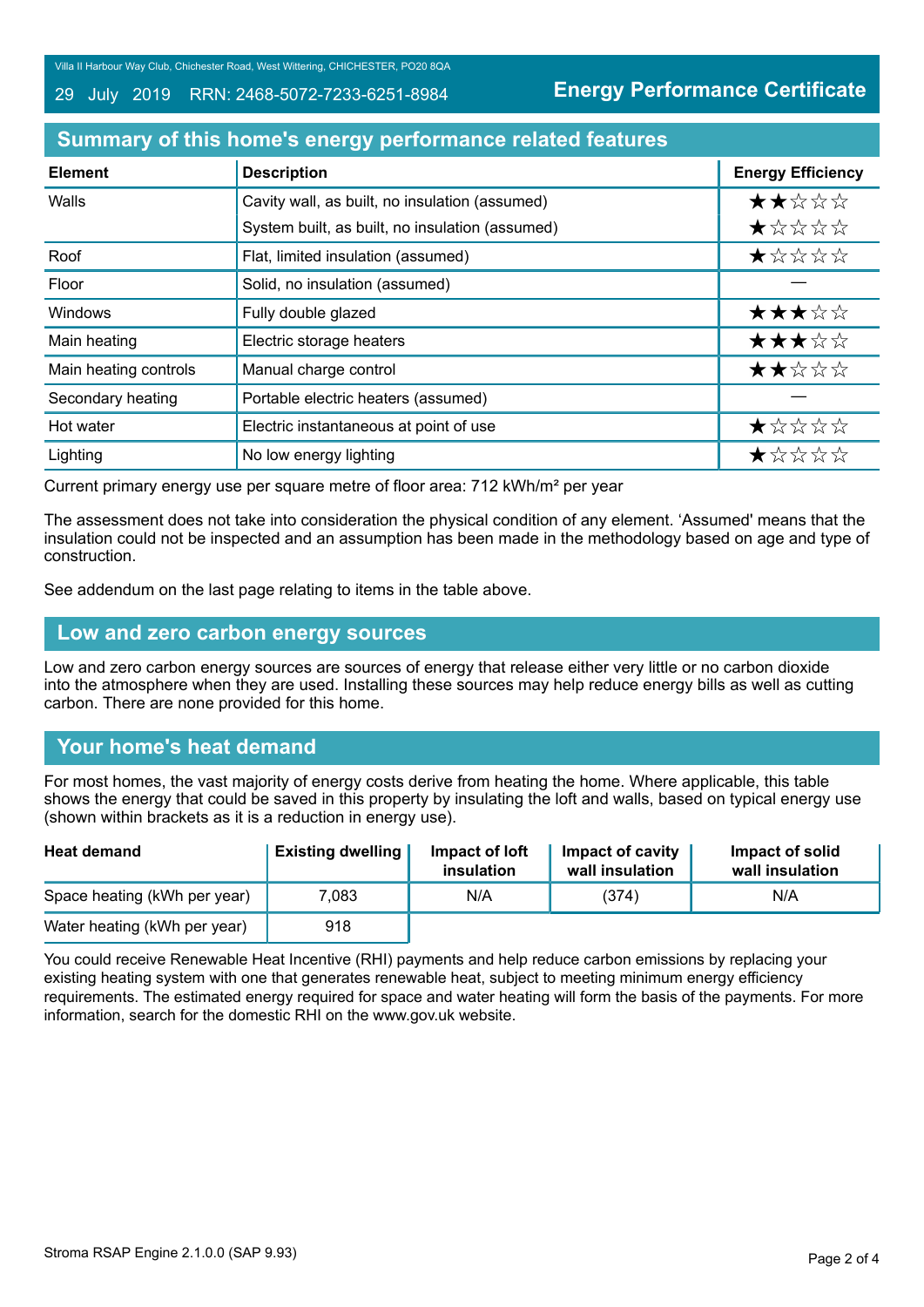#### 29 July 2019 RRN: 2468-5072-7233-6251-8984

## **Recommendations**

The measures below will improve the energy performance of your dwelling. The performance ratings after improvements listed below are cumulative; that is, they assume the improvements have been installed in the order that they appear in the table. To receive advice on what measures you can take to reduce your energy bills, visit www.simpleenergyadvice.org.uk or call freephone 0800 444202. Before installing measures, you should make sure you have secured the appropriate permissions, where necessary. Such permissions might include permission from your landlord (if you are a tenant) or approval under Building Regulations for certain types of work.

| <b>Recommended measures</b>               | Indicative cost | <b>Typical savings</b><br>per year | <b>Rating after</b><br>improvement |
|-------------------------------------------|-----------------|------------------------------------|------------------------------------|
| Flat roof or sloping ceiling insulation   | £850 - £1,500   | £ 266                              | <b>D59</b>                         |
| Cavity wall insulation                    | £500 - £1,500   | £ 38                               | <b>D61</b>                         |
| Floor insulation (solid floor)            | £4,000 - £6,000 | £ 52                               | <b>D64</b>                         |
| Low energy lighting for all fixed outlets | £20             | £ 26                               | <b>D65</b>                         |
| High heat retention storage heaters       | £800 - £1,200   | £85                                | <b>C70</b>                         |
| Solar water heating                       | £4,000 - £6,000 | £106                               | C76                                |
| Solar photovoltaic panels, 2.5 kWp        | £3,500 - £5,500 | £ 385                              | A93                                |

## **Alternative measures**

There are alternative measures below which you could also consider for your home.

- **•** External insulation with cavity wall insulation
- **•** Biomass boiler (Exempted Appliance if in Smoke Control Area)
- **•** Air or ground source heat pump

# **Financial Support and the Green Deal**

Green Deal Finance allows you to pay for some of the cost of your improvements in instalments under a Green Deal Plan (note that this is a credit agreement, but with instalments being added to the electricity bill for the property). The availability of a Green Deal Plan will depend upon your financial circumstances. There is a limit to how much Green Deal Finance can be used, which is determined by how much energy the improvements are estimated to **save** for a 'typical household'.

You may also be able to obtain support towards repairs or replacements of heating systems and/or basic insulation measures under the ECO scheme, provided that you are in receipt of qualifying benefits or tax credits. To learn more about this scheme and the rules about eligibility, visit www.simpleenergyadvice.org.uk or call freephone **0800 444202** for England and Wales.